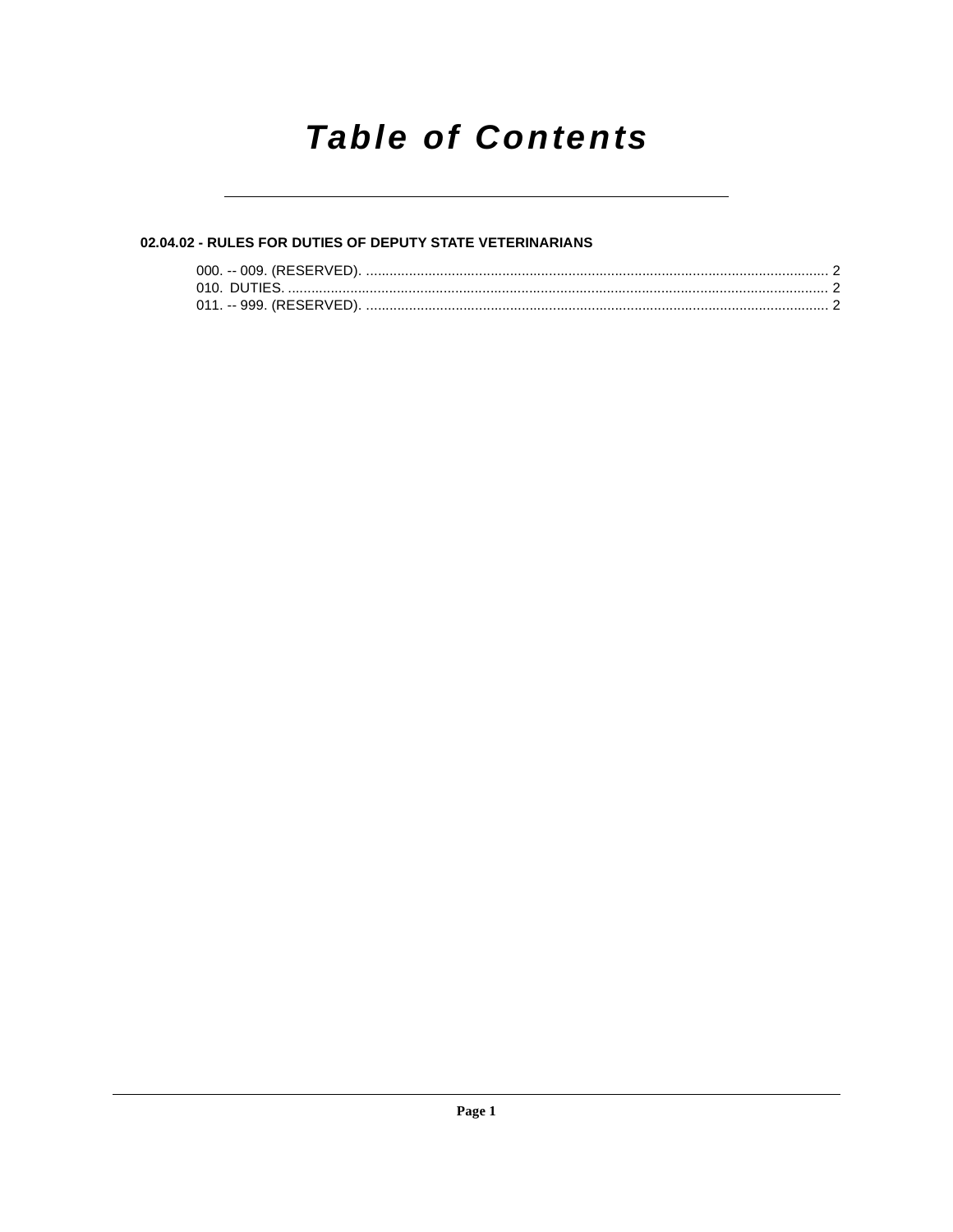#### **IDAPA 02 TITLE 04 CHAPTER 02**

#### <span id="page-1-10"></span>**02.04.02 - RULES FOR DUTIES OF DEPUTY STATE VETERINARIANS**

#### <span id="page-1-1"></span><span id="page-1-0"></span>**000. -- 009. (RESERVED).**

#### <span id="page-1-4"></span><span id="page-1-2"></span>**010. DUTIES.**

**01.** State-Federal Program Work. Deputies shall perform all State-Federal program work in full ce with the procedures as set forth in the Idaho Instruction Book for Fee Basis Veterinarians. (12-26-61) accordance with the procedures as set forth in the Idaho Instruction Book for Fee Basis Veterinarians.

<span id="page-1-9"></span>**02. Salesyard Work**. Salesyard (Public Livestock Market) veterinarians shall see and inspect all cattle on which salesyard releases are issued.

<span id="page-1-8"></span>**03. Salesyard Vaccinations**. Salesyard (Public Livestock Market) veterinarians shall vaccinate all swine at Public Livestock Markets with a state approved dosage of approved hog cholera immunizing agents. All swine so vaccinated shall be eartagged, with an official Hog Cholera vaccination tag, and the veterinarian shall issue a properly executed swine vaccination report certificate for release purposes, showing ear tag numbers and method or type or immunization used. (12-26-61) type or immunization used.

<span id="page-1-5"></span>**04. Filing Reports**. Deputy State Veterinarians shall properly fill out and mail to the Bureau of Animal Industry the state morbidity and mortality animal disease report not later than the end of the first week of the month following the month so being reported. Failure on the part of a Deputy State Veterinarian to so properly execute and promptly file with the Bureau of Animal Industry such a report monthly shall constitute a cause for the revoking of said individual's deputyship. (12-26-61) said individual's deputyship.

<span id="page-1-7"></span>**05. Professional Acts**. Any and all professional acts performed by a Deputy State Veterinarian for which the owner directly compensates the veterinarian, shall constitute private practice on a private treaty basis with the owner; provided, however, all professional acts pertaining to State-Federal cooperative programs must be performed and reported in full accordance with current State-Federal procedures for such. (12-26-61)

**a.** An exception to the above are acts performed by a Deputy State Veterinarian in compliance with and pursuant to a specific directive of the Bureau of Animal Industry issued to a Deputy State Veterinarian. In such instances, the Deputy State Veterinarian is acting as a state employee in and for the state, i.e., Idaho inspection of import livestock shipments when such shipments are not covered by a proper official health certificate issued at point of shipment origin. Such Idaho inspections performed by a Deputy State Veterinarian shall be performed at owner's cost and remuneration for such charges shall be promptly submitted to the Bureau of Animal Industry along with:

 $(12-26-61)$ 

i. Proper copies of the Idaho Health Certificate issued; and (12-26-61)

ii. Properly executed Department of Agriculture, Bureau of Animal Industry work sheet showing evidence such acts were performed; and

iii. A check, money order or cash issued by the owner in the amount of such charges; said check made<br>to the Idaho Bureau of Animal Industry. (12-26-61) payable to the Idaho Bureau of Animal Industry.

**b.** The deputy state veterinarian in such instances, shall be remunerated, in the sum of such charges, by the Bureau of Animal Industry for such official acts, when said veterinarian, at the close of the month in which such acts were performed, submits a properly executed Idaho Department of Agriculture Form No. 3, accompanied<br>by a work sheet. (12-26-91) by a work sheet.

<span id="page-1-6"></span>**06. Investigations**. When a Deputy State Veterinarian is directed, by the Bureau of Animal Industry to make a state investigation such as the example set forth above in part No. 5, he shall cause to be promptly, properly and fully executed a report of investigation, I.V. Form 1, and Department of Agriculture, Bureau of Animal Industry, work sheet along with the State Form No. 3, voucher for payment for services rendered, and the report of investigation I.V. Form 1 shall carry the signature of the owner or his agent of the livestock inspected, tested, treated, etc. (12-26-61)

#### <span id="page-1-3"></span>**011. -- 999. (RESERVED).**